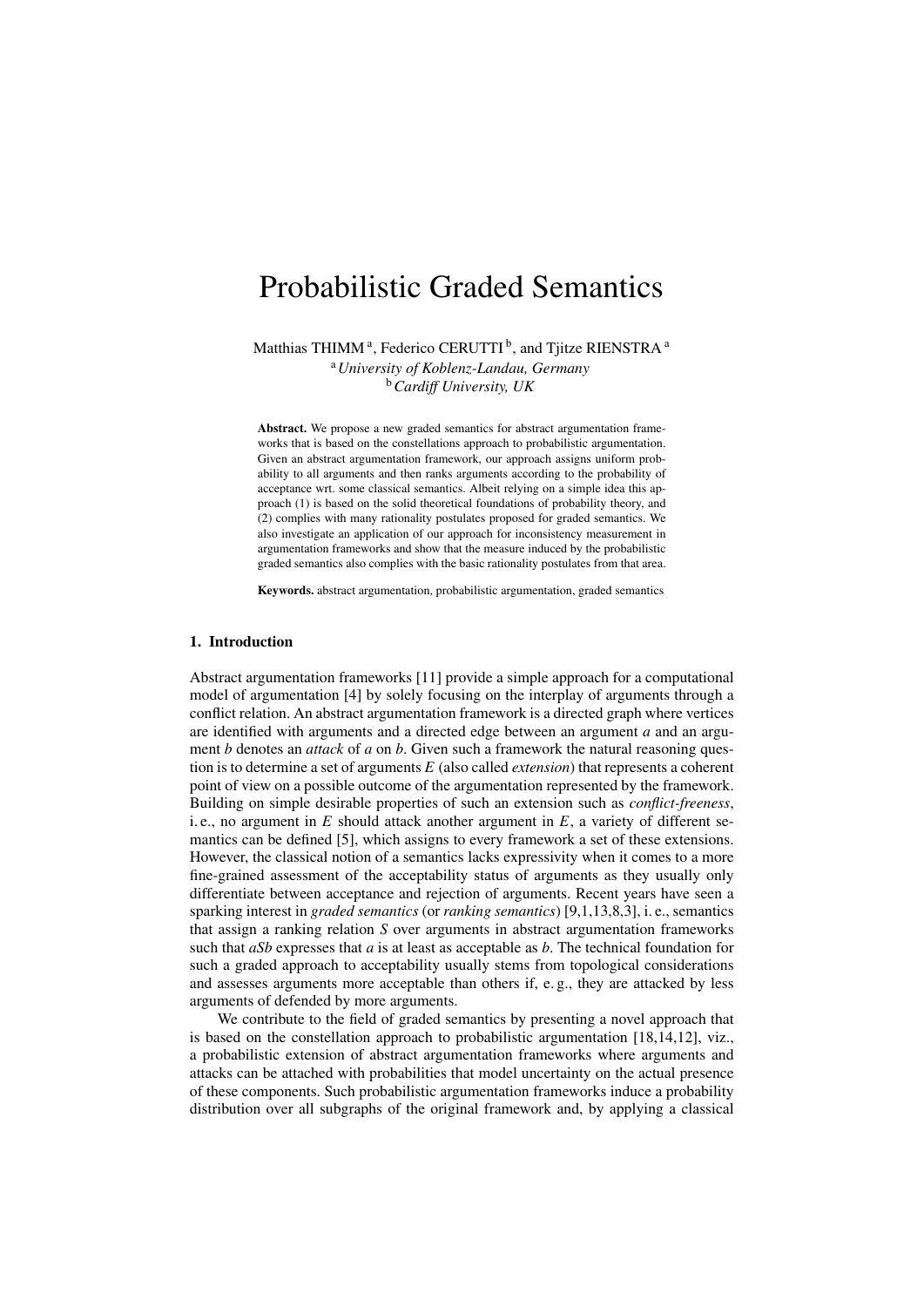semantics on each subgraph, a probability of acceptability of each argument. We use the constellation approach to define a graded semantics by assigning to each argument the same probability and using the resulting probabilities of acceptability as a means to rank the arguments. A high probability of acceptability of an argument means that it is usually accepted when it is present, despite a changing topology of the argumentation framework. This means that the acceptability of this argument is robust wrt. the topology, leading to a high level of acceptability. On the other hand, if an argument has a low probability of acceptability it means that it is often rejected, even when subgraphs are considered. This leads to a low level of acceptability. In addition to be founded on solid theoretical foundations, our approach also turns out to comply with many rationality postulates for graded semantics [8].

We also apply our novel graded semantics on the problem of measuring inconsistency (or *disagreement*) in abstract argumentation frameworks [15,16,2]. It is motivated by the field of inconsistency measurement in classical logic [20] and aims at assessing the degree of conflicts in an abstract argumentation framework in one number. This area has certain relationships with graded semantics and we show that a straightforward application of our concrete graded semantics complies with the basic rationality postulates of inconsistency measurement as well, but also provides a new perspective.

In summary, the contributions of this paper are as follows.

- 1. We propose a novel graded semantics based on the constellation approach to probabilistic argumentation (Section 4)
- 2. We apply the probabilistic graded semantics on the problem of measuring inconsistency in an abstract argumentation framework (Section 5)

Section 2 recalls background information on abstract argumentation, Section 3 introduces notation for general graded semantics, and Section 6 concludes with a summary. Proofs are omitted due to space restrictions but an extended version can be found online.<sup>1</sup>

# 2. Preliminaries

An *abstract argumentation framework* AF is a tuple  $AF = (A, R)$  where A is a set of arguments and *R* is a relation  $R \subseteq A \times A$ . For two arguments  $a, b \in A$  the relation  $aRb$ means that argument *a* attacks argument *b*.

A *path* from *b* to *a*, noted  $P(b, a)$  is a sequence  $s = (c_0, \ldots, c_n)$  of arguments such as  $c_0 = a$ ,  $c_n = b$ , and  $\forall i < n, (c_{i+1}, c_i) \in R$ . We denote by  $l_P = n$  the *length* of *P*. In accordance with [8], for fixed  $AF = (A, R)$  and for all  $a \in A$  define

| $R_n^-(a) = \{b \mid \exists P(b,a) \text{ with } l_P = n \in 2\mathbb{N} + 1\}$ | (attackers of $a$ at $n$ ) |
|----------------------------------------------------------------------------------|----------------------------|
| $R_{-}(a) = \bigcup R_{n}^{-}(a)$<br>$\boldsymbol{n}$                            | (attackers of $a$ )        |
| $\mathscr{B}_n^-(a) = \{b \in R_n^-(a) \mid R_1^-(b) = \emptyset\}$              | (attack roots of $a$ )     |
| $\mathscr{B}^{-}(a) = \bigcup \mathscr{B}_{n}^{-}(a)$                            | (attack branches of $a$ )  |
| $R_n^+(a) = \{b \mid \exists P(b,a) \text{ with } l_P = n \in 2\mathbb{N}\}\$    | (defenders of $a$ at $n$ ) |

<sup>1</sup>http://mthimm.de/misc/comma18pgs.pdf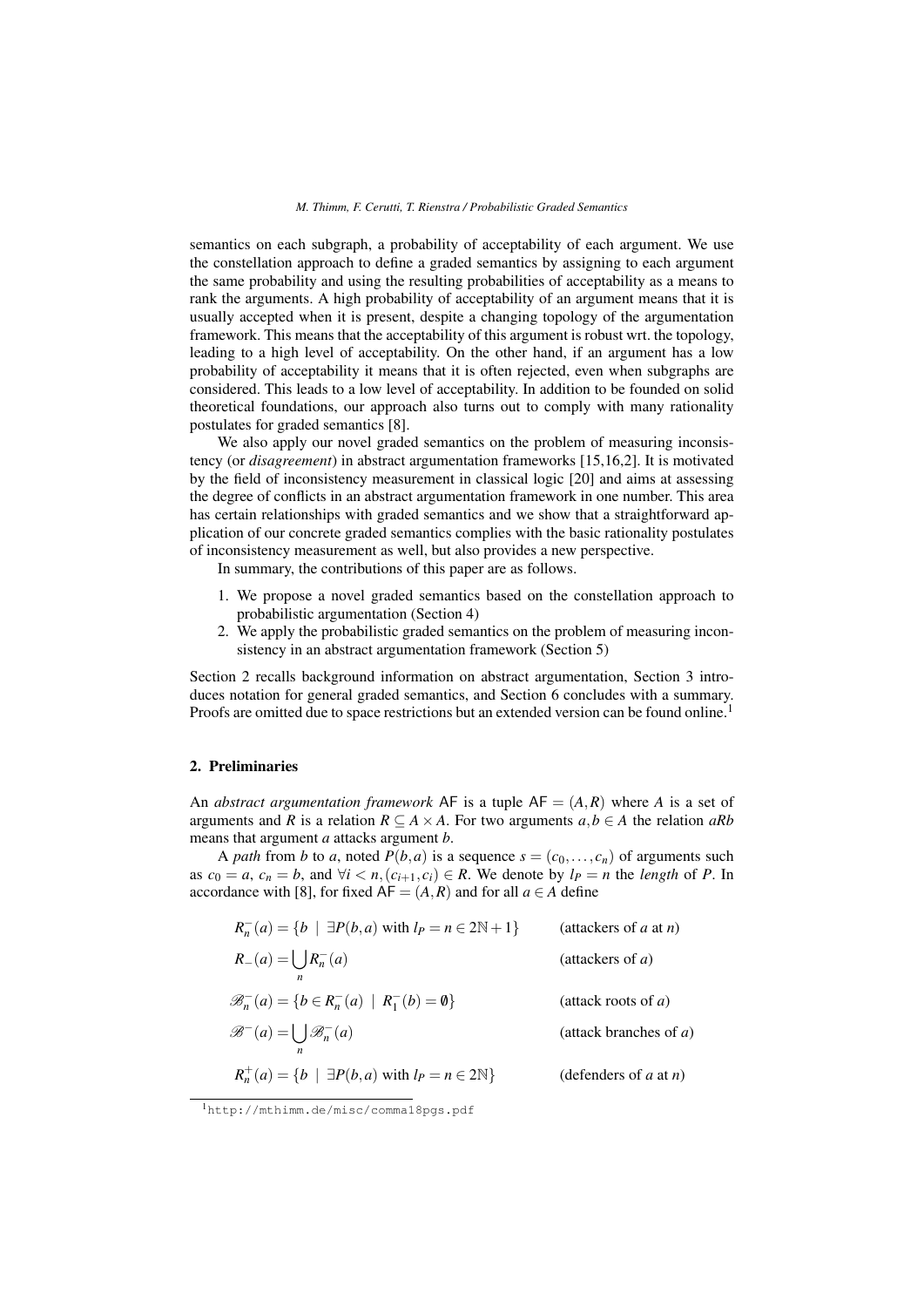$R_+(a) = \bigcup$ *n*  $R_n^+$ (*a*) (defenders of *a*)  $\mathscr{B}_n^+(a) = \{b \in R_n^+(a) \mid R_1^-$ (*defence roots of*  $a$ )  $\mathscr{B}^+(a) = \bigcup$ *n*  $\mathscr{B}^+_n$ (*a*) (defense branches of *a*)

 $\n \ \, \text{Area}_{\mathsf{F}}(a) = (A', \{(b, c) \in \mathsf{R} \mid b \in A', c \in A'\})$ 

with  $A' = \{a\} \cup R_+(a) \cup R_-(a)$  (ancestor graph of *a*)

For  $a \in A$ , the *defense branch added to a* is  $P^+(a) = (A', R')$  where  $A' = \{a_0, \ldots, a_n\}, n \in A$  $2\mathbb{N}, a_0 = a, A \cap A' = \{a\}$  and  $R' = \{(a_i, a_{i-1}) \mid i \le n\}$ . The *attack branch added to a* is  $P^{-}(a) = (A', R')$  where  $A' = \{a_0, ..., a_n\}$ ,  $n \in 2\mathbb{N} + 1$ ,  $a_0 = a, A \cap A' = \{a\}$  and  $R' =$  $\{(a_i, a_{i-1}) \mid i \leq n\}.$ 

Two abstract argumentation frameworks  $AF = (A, R)$  and  $AF' = (A', R')$  are *isomorphic*, written  $AF \equiv AF'$ , if there is a bijective function  $\gamma : A \rightarrow A'$  such that *aRb* iff  $\gamma(a)R'\gamma(b)$  for all  $a,b \in A$  ( $\gamma$  is then called an *isomorphism*).

A *connected component* of an  $AF = (A, R)$  is a maximal subgraph  $AF' = (A', R')$ such that every two arguments  $a, b \in A'$  are connected through a path while *ignoring edge directions*. Let *cc*(AF) be the set of all connected components of AF.

An extension *E* is a set  $E \subseteq A$  that contains a set of arguments that are *mutually acceptable*. We say that

- *E* is *conflict-free* iff for no  $a, b \in E$ ,  $aRb$ ;
- *E defends a*  $\in$  *A* iff for all *c*  $\in$  *A* with *cRa* there is *b*  $\in$  *E* with *bRc*;
- *E* is *admissible* iff *E* is conflict-free and for all  $a \in E$ , *E* defends *a*;
- *E* is *complete* (co) iff *E* is admissible and for all  $b \in A$  s. t. *E* defends  $b, b \in E$ ;
- *E* is *grounded* (gr) iff *E* is complete and *E* is minimal (wrt. set inclusion);
- *E* is *preferred* (pr) if *E* is complete and *E* is maximal (wrt. set inclusion).

Note that the grounded extension is uniquely determined and every argumentation framework possess at least one complete, grounded, and preferred extension [11]. Note that we do not consider stable semantics as existence of stable extensions is not universally guaranteed [11] and this would lead to some case differentiations in our definitions.

Let  $\sigma \in \{\text{co}, \text{gr}, \text{pr}\}\$  be any semantics. An argument  $a \in A$  is *credulously accepted* in AF wrt.  $\sigma$ , written AF  $\downarrow$ <sup>*c*</sup><sub> $\sigma$ </sub> *a*, iff *a* ∈ *E* for some  $\sigma$ -extension *E*. An argument *a* ∈ *A* is *skeptically accepted* in AF wrt.  $\sigma$ , written AF  $\vert \sim_{\sigma}^s a$ , iff *a* ∈ *E* for all  $\sigma$ -extensions *E*. We use  $\circ \in \{s, c\}$  as a symbol to refer to any inference mode.

# 3. Graded Semantics

In contrast to the classical semantics introduced above, *graded semantics* [9,1,13,8,3] take a more fine-grained perspective on the acceptability of an argument by assigning numerical values.

Definition 1. A *graded semantics G* assigns to each argumentation framework AF =  $(A, R)$  a function  $G_{AF}: A \rightarrow \mathbb{R}$ .

The intuition behind the value  $G_{AF}(a)$  of an argument *a* is that larger values of  $G_{AF}(a)$  indicate larger acceptability of *a*. For every classical semantics  $\sigma \in \{\text{co}, \text{gr}, \text{pr}\}\$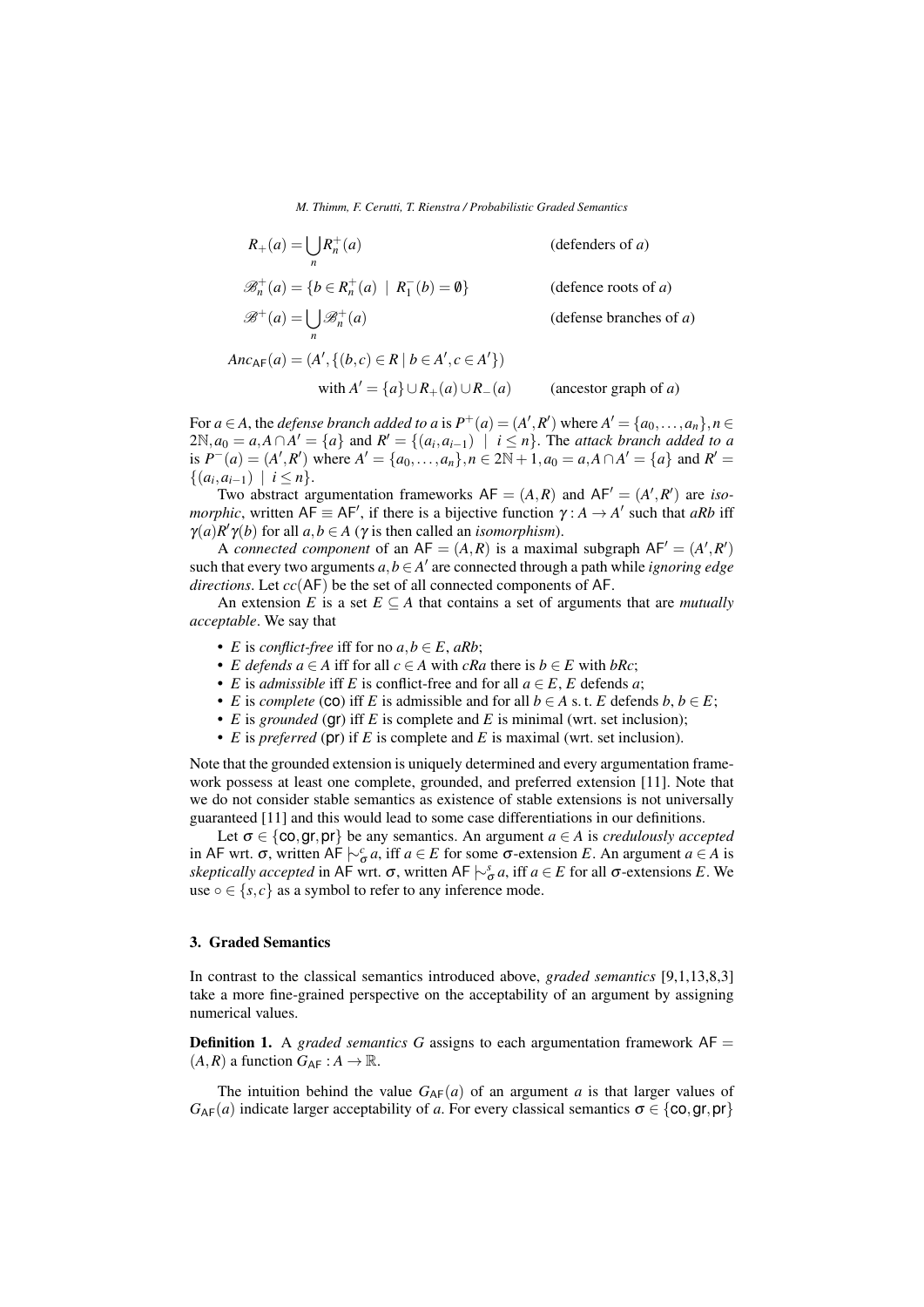and inference type  $\circ \in \{s, c\}$  we can define a simple graded semantics  $G^{\sigma}$  via

$$
G_{\mathsf{AF}}^{\sigma,\circ}(a) = \begin{cases} 1 \text{ iff } \mathsf{AF} \hspace{0.2em}\sim_{\sigma}^{\circ} a \\ 0 \text{ otherwise} \end{cases}
$$

However, the idea behind graded semantics is to obtain a more fine-grained perspective on the acceptability of arguments. An example of a more elaborate graded semantics is the *categoriser function* [7,19]  $G_{\text{AF}}^{\text{Cat}}$  defined by the (unique) solution to the set of equations

$$
G_{\mathsf{AF}}^{\mathsf{Cat}}(a) = \frac{1}{1 + \sum_{b \in R_{1}^{-}(a)} G_{\mathsf{AF}}^{\mathsf{Cat}}(b)}
$$

for all  $a \in A$  with the usual convention that the value of the empty sum is zero. In other words,  $G_{AF}^{Cat}$  assigns to an argument 1 if it is not attacked. Otherwise, the more and stronger arguments are attacking that argument, the lower the score. We refer to [8,10] for a more thorough discussion of various approaches.

A different perspective on graded semantics can be obtained by focusing solely on the relationships between arguments wrt. acceptability and not on the actual numbers.

**Definition 2.** A *ranking semantics S* assigns to each argumentation framework  $AF =$  $(A, R)$  a relation  $S_{AF} \subseteq A \times A$ .

Similarly as for graded semantics,  $aS_{\Delta F}b$  is interpreted as *a* is at least as acceptable as *b*. Every graded semantics can be trivially translated into a ranking semantics  $\overline{S}^G$  via  $aS_{AF}^Gb$  iff  $G_{AF}(a) \geq G_{AF}(b)$  but there are instances of ranking semantics that cannot be formalised as graded semantics, in particular in cases where arguments are not comparable, see e. g. [13]. However, when there is no risk of confusion we will use the terms *ranking semantics* and *graded semantics* interchangeably.

A ranking  $S_{AF}$  can be extended to sets of arguments  $X, X' \subseteq A$  as follows [1]. We write  $XS_{AF}X'$  iff there is an injective function  $f : X' \to X$  such that for all  $a \in X'$ ,  $f(a)S_{AF}a$ . We write  $XS_{AF}^>X'$  iff  $XS_{AF}X'$  and  $(|X'| < |X|$  or there is  $a \in X'$  with  $f(a)S_{AF}a$ and not  $aS_{AF}f(a)$ ).

# 4. Probabilistic Argumentation and Graded Semantics

We now propose a graded semantics that is based on probabilistic abstract argumentation [18,14,17]. We briefly recall probabilistic argumentation frameworks in Section 4.1 and continue with our approach and its analysis in Section 4.2.

## *4.1. Probabilistic Argumentation Frameworks*

In order to define our graded semantics, we will consider a simplified version of *probabilistic argumentation frameworks* due to [18]. In our simplification, we only consider probabilities of arguments (in contrast to the general case of [18]) where probabilities of attacks are allowed as well).

**Definition 3.** A *probabilistic argumentation framework* PAF is a triple PAF =  $(A, R, P)$ where  $(A, R)$  is an abstract argumentation framework and P is a function  $P : A \rightarrow [0, 1]$ .

For every argument  $a \in A$  of a probabilistic argumentation framework PAF the value *P*(*a*) is the probability that *a* is actually present in the argumentation framework. By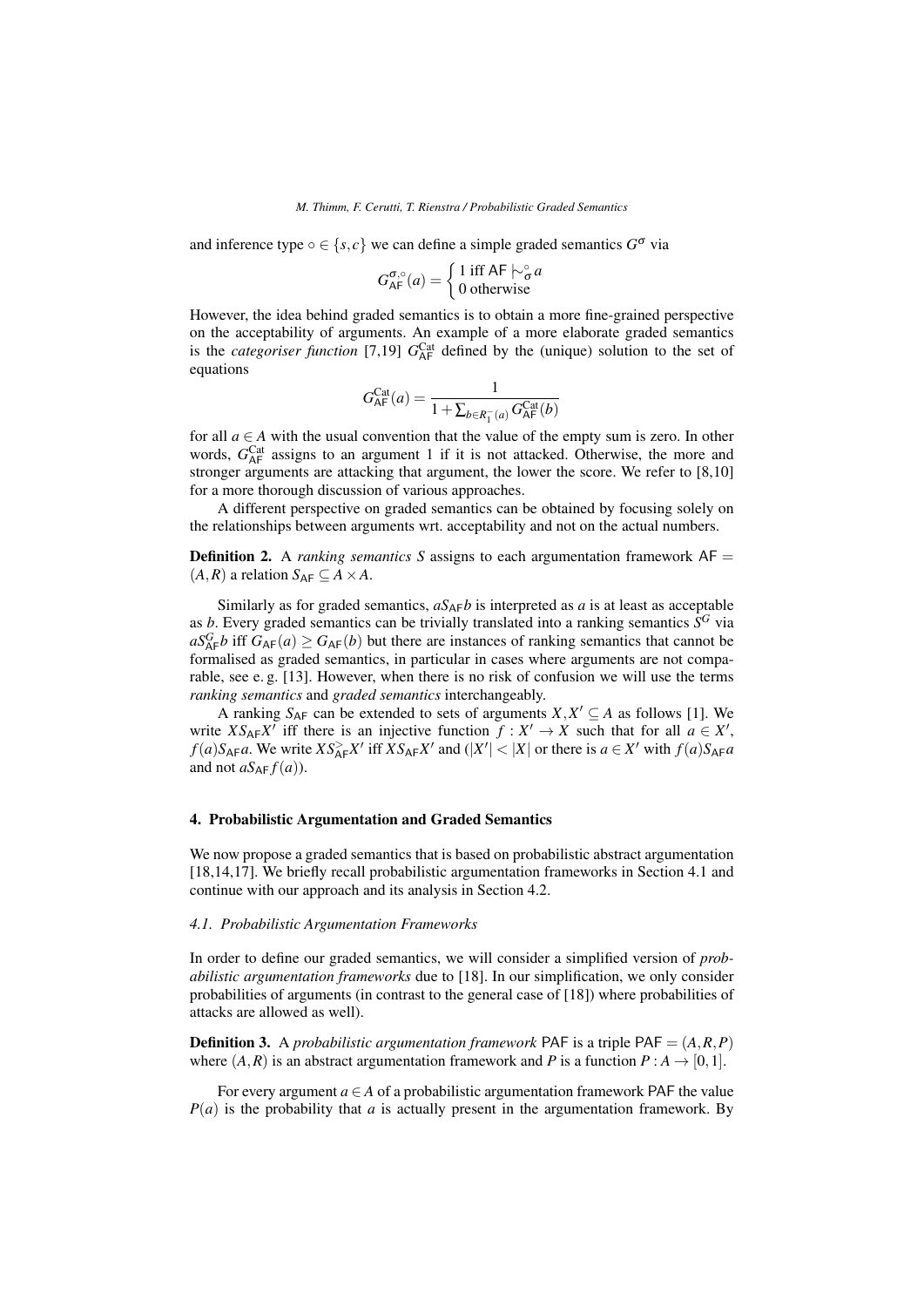*M. Thimm, F. Cerutti, T. Rienstra / Probabilistic Graded Semantics*



Figure 1. The argumentation framework from Example 1

| $\left  \text{Accepted} \left  \emptyset \right  a \left  b \right  a \left  c \right  a,c \left  b \right  a,c \left  d \right  a,d \left  b,d \right  a,d \left  c \right  a,c \left  b,d \right  a,c$ |  |  |  |  |  |  |  |  |  |  |  |  |
|----------------------------------------------------------------------------------------------------------------------------------------------------------------------------------------------------------|--|--|--|--|--|--|--|--|--|--|--|--|
|                                                                                                                                                                                                          |  |  |  |  |  |  |  |  |  |  |  |  |

Table 1. Choices of *X* and corresponding accepted arguments in Example 1

assuming probabilistic independence between the presence of different arguments, we obtain a probability distribution over sets of arguments. By abuse of notation we denote this probability distribution *P* as well, which is defined as

$$
P(X) = \prod_{a \in X} P(a) \prod_{a \notin X} (1 - P(a))
$$

for all *X*  $\subseteq$  *A*. It can be easily shown that  $\sum_{X \subseteq A} P(X) = 1$ , so *P* is indeed a probability distribution. Given a set *X*  $\subseteq$  *A* of arguments, we denote by  $AF$ <sub>*X*</sub> the induced subgraph of *X*, i.e.  $AF_X = (X, R \cap (X \times X)).$ 

Let now  $\sigma \in \{\cos, \text{gr}, \text{pr}\}\$  be a semantics and ∘  $\in \{s, c\}$  be an inference mode. The *probability of acceptance of a*, denoted by  $P_{\circ, \sigma}^{\mathsf{PAF}}(a)$ , is then defined via

$$
P_{\circ, \sigma}^{\mathsf{PAF}}(a) = \sum_{a \in X \subseteq A, \mathsf{AF}_X} P(X)
$$

In other words,  $P_{\circ, \sigma}^{\text{PAF}}(a)$  is the sum of the probabilities of the subgraphs of  $(A, R)$  where *a* is accepted wrt.  $\sigma$  and  $\circ$ .

**Example 1.** Let  $AF = (A, R)$  be the AF shown in Figure 1 and consider credulous reasoning wrt. grounded semantics. Let  $PAF = (A, R, P)$  be a probabilistic argumentation framework with  $P(x) = 0.5$  for all  $x \in A$ . Table 1 lists each subset of  $X \subseteq A$ , together with the set of arguments *x* ∈ *A* such that  $AF_X \nvert^c_{\text{gr}} x$ . For each *X* ⊆ *A* we have  $P(X) = 0.5^4 = 0.0625$ . Thus, for each  $x \in A$  we can calculate the probability  $P_{c,gt}^{PAF}(x)$  by multiplying the number of subsets of *A* that make *x* accepted by 0.0625. This yields

$$
P_{c,gr}^{\text{PAF}}(a) = 0.5 \qquad P_{c,gr}^{\text{PAF}}(b) = 0.25 \qquad P_{c,gr}^{\text{PAF}}(c) = 0.375 \qquad P_{c,gr}^{\text{PAF}}(d) = 0.3125
$$

## *4.2. Probabilistic Graded Semantics*

We now turn to the main contribution of this paper, namely a graded semantics based on probabilistic argumentation frameworks. The main idea is to assign to all arguments of an argumentation framework uniform probability and interpret the obtained justification probabilities as scores in a graded semantics approach.

**Definition 4.** Let  $AF = (A, R)$  be an argumentation framework and  $p \in [0, 1]$ . We denote by  $AF[p]$  the probabilistic argumentation framework  $PAF = (A, R, P)$  with  $P(a) = p$  for all  $a \in A$ .

**Definition 5.** Let  $AF = (A, R)$  be an argumentation framework,  $p \in [0, 1]$ ,  $\sigma \in$ {co, gr, pr}, and  $\circ \in \{s, c\}$ . The *probabilistic graded semantics*  $G^{\sigma, \circ, p}$  is defined through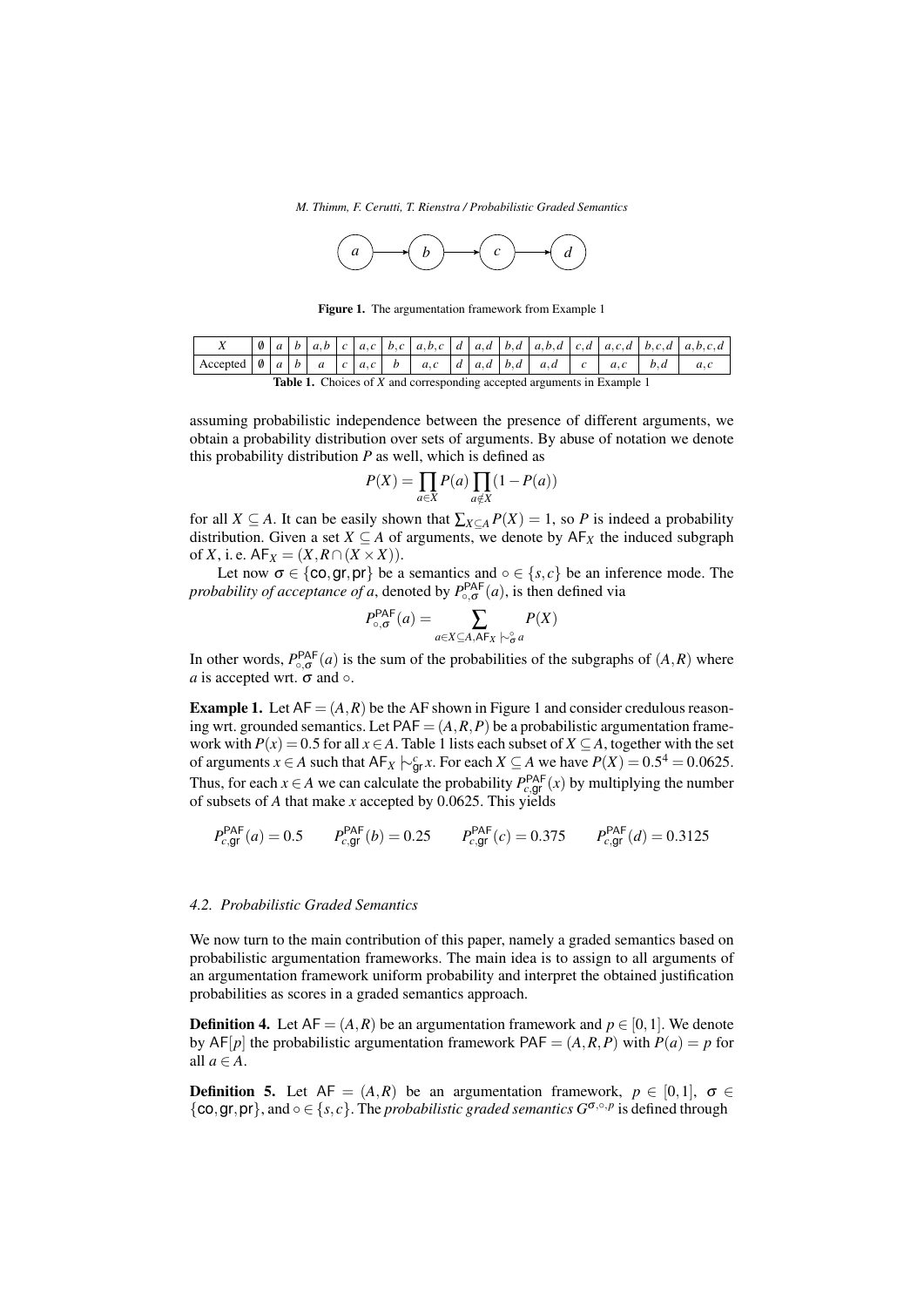$$
G_{\mathsf{AF}}^{\sigma,\circ,p}(a) = P_{\circ,\sigma}^{\mathsf{AF}[p]}(a)
$$

for every  $a \in A$ .

Our idea is simple, yet effective (as we will see below) and based on probabilistic foundations. We assess the strength (or level of acceptability) of an argument on the effect this argument has globally in varying scenarios. In our setting, a high score of an argument means that it is usually accepted, given that it is present in some subgraph. That means that even under a changing topology, i. e., when other arguments are ignored, the argument under consideration is usually accepted and thus, more or less, independent of other arguments. On the other hand, if an argument has a low score then it is usually rejected in subgraphs, i. e., even in subgraphs where some of its attackers are not even present. Using a uniform probability for all arguments in the graph is a natural way of assessing the impact of each argument in changing scenarios. It shows that some arguments, even when starting with the same initial probability, behave differently and thus should be assigned different levels of acceptability.

Example 2. Consider again the argumentation framework AF in Figure 1. Using the results obtained in Example 1 it is straightforward to determine that

 $G_{\text{AF}}^{\text{gr},c,0.5}(a) = 0.5 \quad G_{\text{AF}}^{\text{gr},c,0.5}(b) = 0.25 \quad G_{\text{AF}}^{\text{gr},c,0.5}(c) = 0.375 \quad G_{\text{AF}}^{\text{gr},c,0.5}(d) = 0.3125.$ 

We can see that our graded semantics complies with some basic intuitions on graded acceptability. First, argument *a* has the largest score, which is intuitive as it is the only argument that is not attacked. Argument *c* has the second highest score, which is clear as though it is attacked by *b* it is also defended by *a*. Argument *d* is attacked and defended, but ultimately defeated by *a*. Finally, *b* is attacked but undefended, thus resulting in the lowest score.

We now establish some basic properties of our approach.

**Theorem 1.** Let  $AF = (A, R)$  be an argumentation framework,  $p \in [0, 1]$ ,  $\sigma \in \{co, gr, pr\}$ , *and*  $\circ \in \{s, c\}$ *.* 

1.  $0 \leq G_{\text{AF}}^{\sigma, \circ, p}(a) \leq p$ , for all  $a \in A$ 2.  $G_{\underline{AF}}^{\overline{\sigma},\circ,p}(\overline{a}) = p \; \overline{iff} \; R_{1}^{-}(a) = \emptyset,$  for all  $a \in A$ 3.  $G_{\mathsf{AF}}^{\overline{\mathsf{G}}, \circ, p}(a) = 0$  *iff*  $p = 0$  *or aRa, for all a*  $\in$  *A* 4. *If*  $p = 0$  *then*  $G_{AF}^{\sigma, \circ, p}(a) = 0$ *, for all*  $a \in A$ 5.  $G^{\sigma,\circ,1} = G^{\sigma,\circ}$ 

Property 1 above establishes general bounds for the scores in our approach and thus can be used for normalisation purposes. Property 2 states that unattacked arguments always have the highest score, while property 3 states that self-attacking arguments always have the lowest score of zero. Property 4 shows that the semantics trivialises to a uniform score for all arguments in the case  $p = 0$  and property 5 shows that the semantics trivialises to classical semantics in the case  $p = 1$ . Due to properties 4 and 5 we will assume  $p \in (0,1)$  for the rest of the paper.

A question one might ask is about the implications of choosing a particular uniform probability *p* over another one. In particular, one might ask the question whether different choices of *p* lead to the same qualitative ranking in the end.

Example 3. Consider the argumentation framework AF in Figure 2. Using credulous reasoning with grounded semantics and  $p_1 = 0.1$  and  $p_2 = 0.9$  we get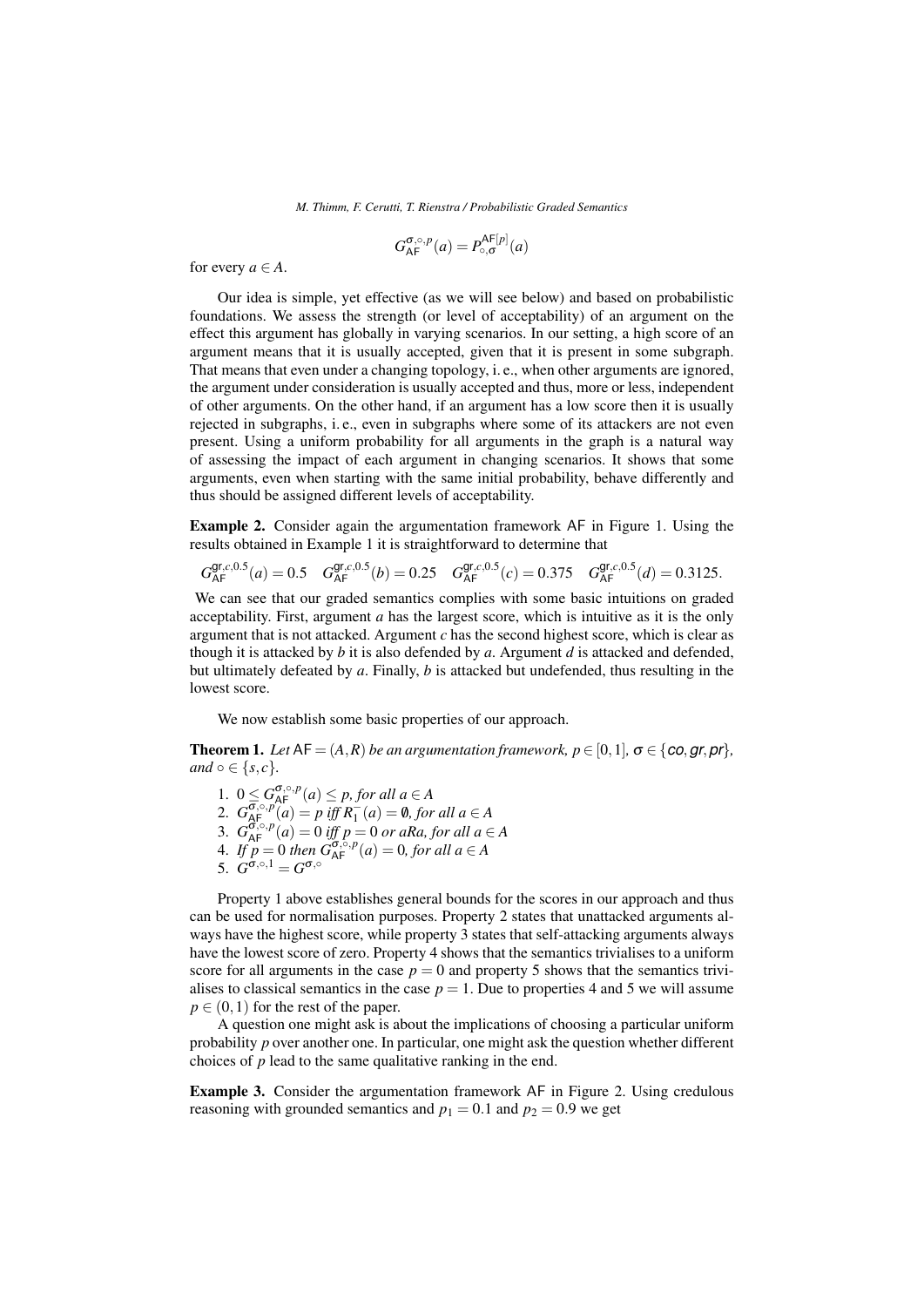

Figure 2. The argumentation framework from Example 3

| $G_{\Delta E}^{\text{gr},c,p_1}(a) = 0.0829$ | $G_{\Delta E}^{\text{gr},c,p_1}(b) = G_{\Delta E}^{\text{gr},c,p_1}(c) = 0.09$                                                                                          | $G_{\Delta E}^{\text{gr},c,p_1}(d) = 0.1$ |
|----------------------------------------------|-------------------------------------------------------------------------------------------------------------------------------------------------------------------------|-------------------------------------------|
| $G_{\Delta E}^{\text{gr},c,p_2}(a) = 0.8109$ | $G_{\Delta E}^{\text{gr},c,p_2}(b) = G_{\Delta E}^{\text{gr},c,p_2}(c) = 0.09$ $G_{\Delta E}^{\text{gr},c,p_2}(d) = 0.9$                                                |                                           |
|                                              | one can see, $G_{AF}^{\mathsf{gr},c,p_1}(a) < G_{AF}^{\mathsf{gr},c,p_1}(b)$ but $G_{AF}^{\mathsf{gr},c,p_2}(a) > G_{AF}^{\mathsf{gr},c,p_2}(b)$ , so a is less accept- |                                           |

As one can see,  $G_{\mathsf{A}\mathsf{F}}^{\mathsf{gl},c,p_1}(a) < G_{\mathsf{A}\mathsf{F}}^{\mathsf{gl},c,p_1}(b)$  but  $G_{\mathsf{A}\mathsf{F}}^{\mathsf{gl},c,p_2}(a) > G$ able than *b* wrt.  $p_1 = 0.1$  but more acceptable wrt.  $p_2 = 0.9$ .

As the previous example illustrated, the parameter *p* (roughly) controls whether attackers or defenders are of more importance to assess the score of an argument. For large *p* the semantics behaves more like classical semantics and makes an argument more acceptable if it has defenders. For low *p* the existence of many attackers can lower the score, even if the argument is eventually accepted in classical semantics. We leave a thorough analysis of the role of *p* for future work.

We will now analyse the properties of our approach and thus demonstrate its suitability as a graded semantics. We follow the practice established by Amgoud and Ben-Naim [1] of evaluating graded semantics by checking the compliance to a series of *rationality postulates*, see also [10] for an overview. We state these properties for ranking semantics, so let *S* be an arbitrary ranking semantics and  $S_{AF}$  its induced relation on an argumentation framework AF.

- **Abstraction** For every pair  $AF = (A, R), AF' = (A', R')$  of isomorphic frameworks and every isomorphism  $\gamma: A \to A'$ , for all  $a, b \in A$ ,  $aS_{AF}b$  iff  $\gamma(a)S_{AF}\gamma(b)$ . (*The ranking on arguments should be defined only on the basis of the attacks between them.*)
- **Independence** For every  $AF = (A, R)$  and  $AF' = (A', R') \in cc(AF)$ , for all  $a, b \in A'$ ,  $aS_{\Delta F}$ *b* iff  $aS_{\Delta F}$ *b*. (*The ranking between two arguments a and b should be independent of any argument that is neither connected to a nor to b.*)
- **Void precedence** For every  $AF = (A, R)$ , for all  $a, b \in A$ , if  $R_1^-(a) = \emptyset$  and  $R_1^-(b) \neq \emptyset$ then *aS*AF*b* and not *bS*AF*a*. (*A non-attacked argument should be ranked strictly higher than any attacked argument.*)
- **Self-contradiction** For every  $AF = (A, R)$ , for all  $a, b \in A$ , if not  $aRa$  but  $bRb$  then  $aS_{AF}b$ and not *bS*AF*a*. (*A self-attacking argument should be ranked lower than any non self-attacking argument.*)
- **Cardinality precedence** For every  $AF = (A, R)$ , for all  $a, b \in A$ , if  $|R_1^-(a)| < |R_1^-(b)|$ then  $aS_{AF}b$  and not  $bS_{AF}a$ . (*The greater the number of direct attackers for an argument, the weaker the level of acceptability of this argument.*)
- Quality precedence For every  $AF = (A, R)$ , for all  $a, b \in A$ , if there is  $c \in R_1^-(b)$  such that for all  $d \in R_1^-(a)$ ,  $cS_{AF}d$  but not  $dS_{AF}c$ , then  $aS_{AF}b$  and not  $bS_{AF}a$ . (*The greater the acceptability of one direct attacker for an argument, the weaker the level of acceptability of this argument.*)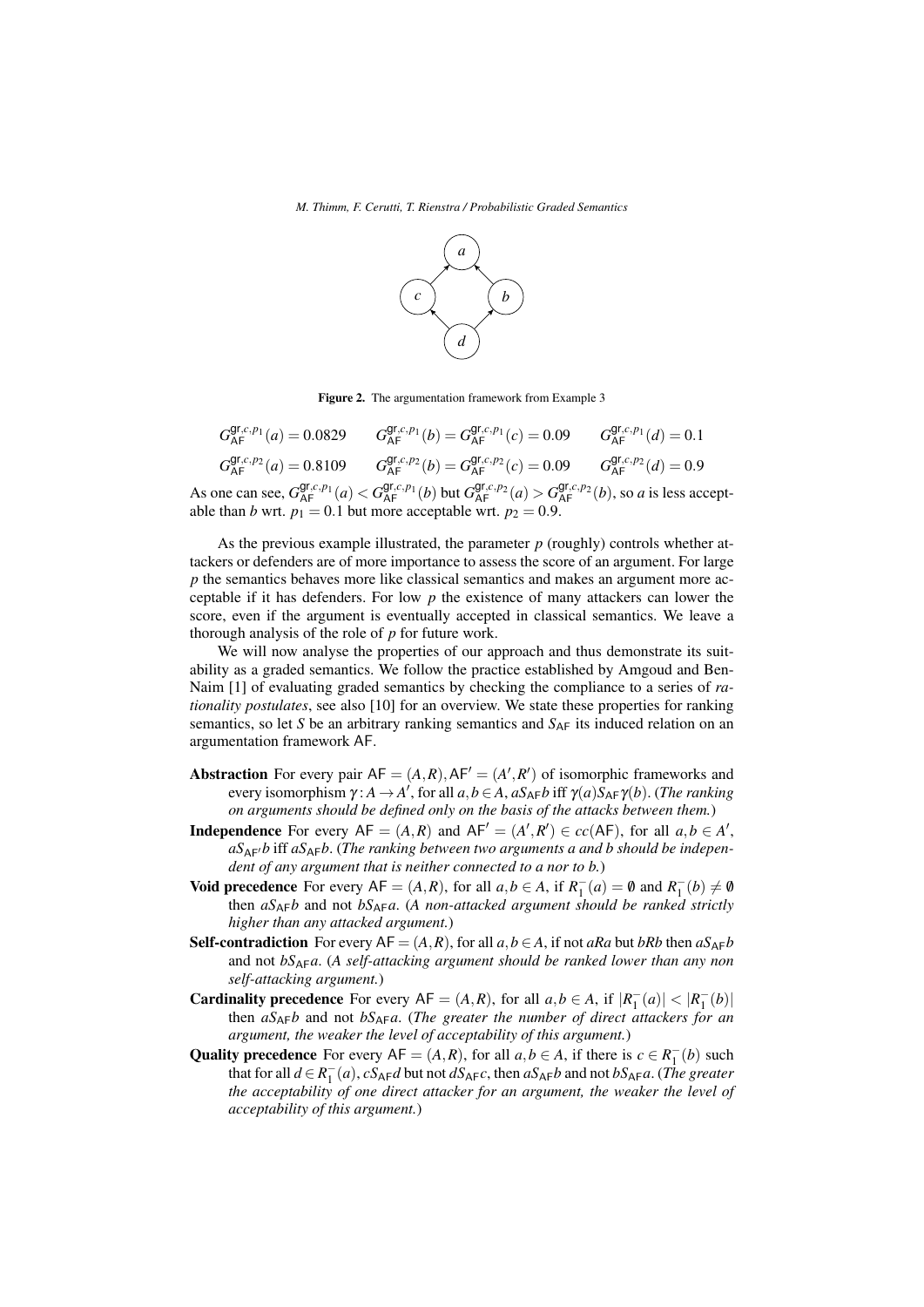- **Counter-Transitivity** For every  $AF = (A, R)$ , for all  $a, b \in A$ , if  $R_1^-(b)S_{AF}R_1^-(a)$  then *aS*AF*b*. (*If the direct attackers of b are at least as numerous and acceptable as those of a, then a is at least as acceptable as b.*)
- Strict Counter-Transitivity For every  $AF = (A, R)$ , for all  $a, b \in A$ , if  $R_1^-(b)S_{AF}^>R_1^-(a)$ then  $aS_{AF}b$  and not  $bS_{AF}a$ . (*The direct attackers of b are strictly more numerous or acceptable than those of a, then a is strictly more acceptable than b.*)
- **Defense precedence** For every  $AF = (A, R)$ , for all  $a, b \in A$ , if  $|R_1^-(a)| = |R_1^-(b)|$  and  $R_2^+(a) \neq \emptyset$  but  $R_2^+(b) = \emptyset$  then  $aS_{AF}b$  and not  $bS_{AF}a$ . (*For two arguments with the same number of direct attackers, a defended argument is ranked higher than a non-defended argument.*)
- Distributed Defense precedence For every  $AF = (A, R)$ , for all  $a, b \in A$ , if  $|R_1^-(a)| =$  $|R_1^-(b)|$  and  $|R_2^+(a)| = |R_2^+(b)|$ , if the defence of *a* is simple—every direct defender of *a* directly attacks exactly one direct attacker of *a*—and distributed—every direct attacker of *a* is attacked by at most one argument—and the defence of *b* is simple but not distributed, then *aS*AF*b* and not *bS*AF*a*. (*The best defense is when each defender attacks a distinct attacker (*distributed defense*).*)
- Addition of an Attack Branch For every  $AF = (A, R)$ , for all  $a \in A$ , for every isomorphism  $\gamma$  such that  $AF = \gamma (AF)$ , if  $AF^* = AF \cup \gamma (AF) \cup P^-(\gamma (a))$ , then  $\gamma (a)S_{AF^*}a$ and not  $aS_{AF^*}\gamma(a)$ . (*Adding a new attack line to any argument degrades its ranking.*)
- **Strict addition of a Defense Branch** For every  $AF = (A, R)$ , for all  $a \in A$ , for every isomorphism  $\gamma$  such that  $AF = \gamma (AF)$ , if  $AF^* = AF \cup \gamma (AF) \cup P^+(\gamma (a))$ , then  $\gamma(a)S_{AF^*}a$  and not  $aS_{AF^*}\gamma(a)$ . (*Adding a defence branch to any argument improves its ranking.*)
- Addition of a Defense Branch For every  $AF = (A, R)$ , for all  $a \in A$ , for every isomorphism  $\gamma$  such that  $(A', R') = \gamma (AF)$  and  $A' \cap A = \emptyset$ , if  $AF^* = AF \cup \gamma (AF) \cup P^+(\gamma(a))$ and  $R_1^-(a) \neq \emptyset$ , then  $\gamma(a)S_{AF^*}a$  and not  $aS_{AF^*}\gamma(a)$ . (*Adding a defence branch to an attacked argument should improve its ranking.*)
- **Increase of an Attack branch** For every  $AF = (A, R)$ , for all  $a \in A$ , for every isomorphism  $\gamma$  such that  $(A', R') = \gamma (AF)$  and  $A' \cap A = \emptyset$ , if  $\exists b \in \mathcal{B}-(a), b \notin \mathcal{B}+(a)$  and  $\widehat{AF}^* = AF \cup \gamma (AF) \cup P^+(\gamma(b))$ , then  $\gamma(a)S_{AF}a$  and not  $aS_{AF}\gamma(a)$ . (*Increasing the length of an attack branch of an argument improves its ranking.*)
- **Increase of a Defense branch** For every AF =  $(A, R)$ , for all  $a \in A$ , for every isomorphism  $\gamma$  such that  $(A', R') = \gamma (AF)$  and  $A' \cap A = \emptyset$ , if  $\exists b \in \mathcal{B}_+(a), b \notin \mathcal{B}_-(a)$  and  $\widehat{AF}^* = AF \cup \gamma (AF) \cup P^+(\gamma(b))$ , then  $aS_{AF}\gamma(a)$  and not  $\gamma(a)S_{AF}a$ . (*Increasing the length of a defense branch of an argument degrades its ranking.*)
- **Total** For every  $AF = (A, R)$ , for all  $a, b \in A$ ,  $aS_{AF}b$  or  $bS_{AF}a$ . (*All pairs of arguments can be compared.*)
- **Non-attacked Equivalence** For every  $AF = (A, R)$ , for all  $a, b \in A$ ,  $R_1^-(a) = \emptyset$  and  $R_1^-(b) = \emptyset$  then  $aS_{AF}b$  and  $bS_{AF}a$ . (*All the non-attacked arguments have the same rank.*)
- **Argument Equivalence** For every  $AF = (A, R)$ , for all  $a, b \in A$ , for every isomorphism *γ* such that  $\nexists n c_{AF}(a) = γ(An c_{AF}(b))$ , then  $aS_{AF}b$  and  $bS_{AF}a$ . (*If two arguments have the same ancestors' graph, then they should be equally acceptable.*)
- **Ordinal Equivalence** For every  $AF = (A, R)$ , for all  $a, b \in A$ , if there exists a bijective function *f* from  $R_1^-(a)$  to  $R_1^-(b)$  such that  $\forall c \in R_1^-(a)$ ,  $cS_{AF}f(c)$  and  $f(c)S_{AF}c$ , then *aS*AF*b* and *bS*AF*a*. (*If two arguments a and b have the same number of direct attackers and, for each direct attacker of a there is an equally acceptable direct attacker of b, then a and b should also be equally acceptable.*)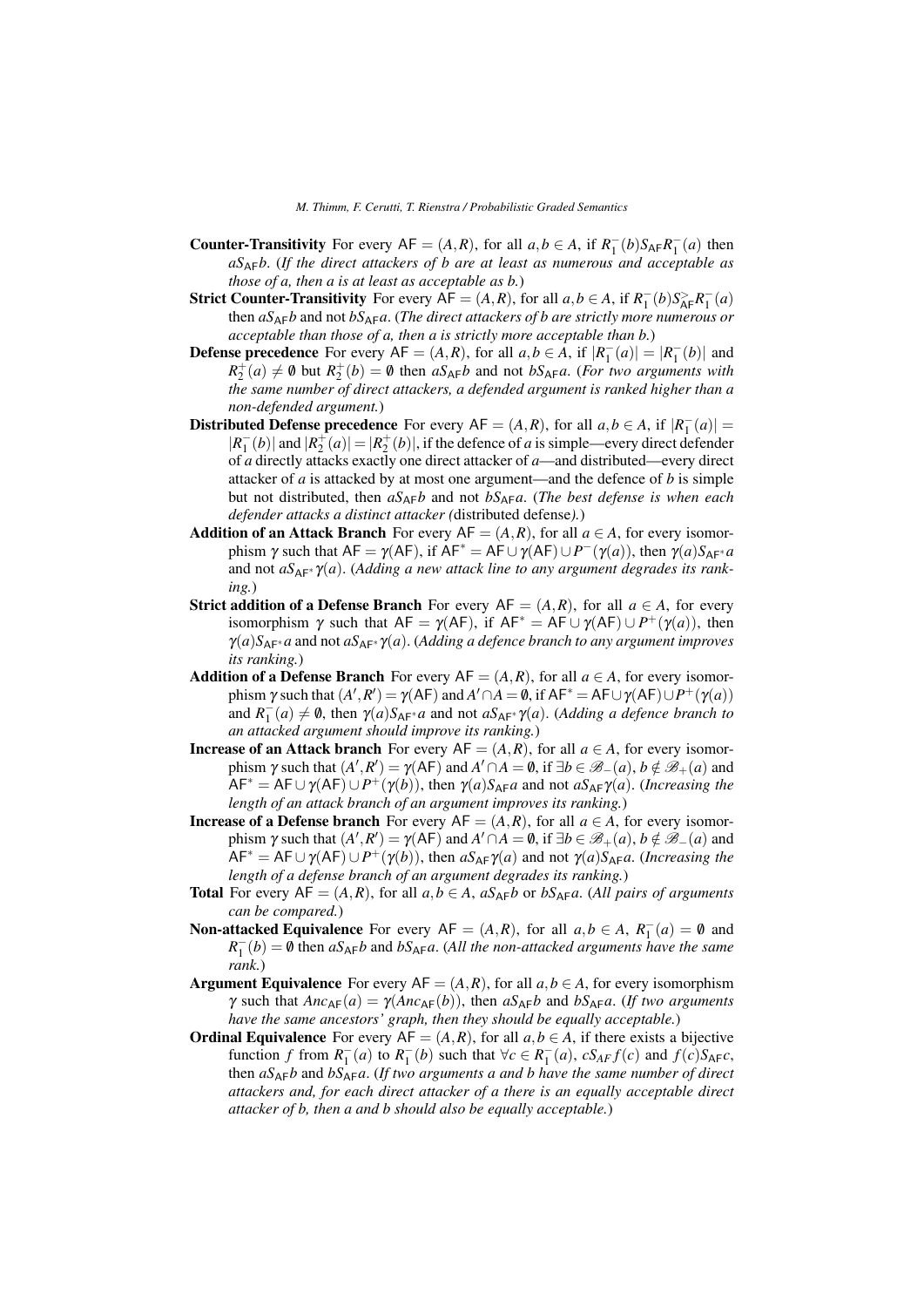*M. Thimm, F. Cerutti, T. Rienstra / Probabilistic Graded Semantics*



**Figure 3.** The argumentation frameworks  $AF_1$  (left) and  $AF_2$  (right) from Example 4

Attack vs Full Defense For every acyclic  $AF = (A, R)$ , for all  $a, b \in A$ ,  $|\mathscr{B}_{-}(a)| = 0$ ,  $|R_1^-(b)| = 1$ , and  $|R_2^+(b)| = 0$  then  $aS_{AF}b$  and not  $bS_{AF}a$ . (*An argument without any attack branch should be ranked higher than an argument only attacked by one non-attacked argument.*)

Note that not all of the postulates are independent, some follow from others and some are incompatible, see [10] for a thorough analysis.

As the following result shows, our approach satisfies many of the above postulates.

**Theorem 2.** *For*  $p \in (0,1)$ *,*  $\sigma \in \{ \text{co}, \text{gr}, \text{pr} \}$ *, and*  $\circ \in \{ s, c \}$ *,*  $G^{\sigma, \circ, p}$  *satisfies* Abstraction, Independence*,* Void precedence*,* Self-contradiction*,* Defense precedence*,* Increase of an Attack Branch*,* Addition of an Attack Branch*,* Total*,* Argument Equivalence*, and* Nonattacked Equivalence*.*

Counter-examples for the other postulates can be constructed but are omitted due to space restrictions. We will, however, look a bit closer at the case of *Distributed Defense Precedence*.

**Example 4.** Consider the two argumentation frameworks  $AF_1$  and  $AF_2$  in Figure 3 and

$$
G_{\mathsf{AF}_1}^{\mathsf{gr},c,0.5}(a) \approx 0.219 \qquad \qquad G_{\mathsf{AF}_2}^{\mathsf{gr},c,0.5}(a) \approx 0.195
$$

showing that *Distributed Defense Precedence* is violated. However, we argue that *a* in  $AF_2$  should be indeed ranked lower than *a* in  $AF_1$ . In  $AF_1$  argument *a* is defended against  $b$  and all its defenders are unattacked. However, in  $AF<sub>2</sub>$  all defenders are attacked themselves. *Distributed Defense Precedence* would require that *a* in AF<sub>2</sub> should be ranked higher than  $a$  in  $AF_1$ . The problem with that requirements here is that only direct attackers and direct defenders are considered, but whether the defenders are acceptable or not is unimportant. The case could be made more extreme by adding an arbitrary number of attackers on *d* and/or *e* in AF2. *Distributed Defense Precedence* would still require *a* in  $AF<sub>2</sub>$  to be more acceptable than *a* in  $AF<sub>1</sub>$  but our semantics will further degrade the score of  $a$  in  $AF_2$ .

It is worthwhile noting that no other graded semantics investigated in [8] satisfies the exact same set of rationality postulates nor a superset of it.

# 5. Application: Inconsistency Measurement

In [15,16] and independently in [2] inconsistency measures on abstract argumentation frameworks are investigated. These are functions *I* that map any abstract argumentation framework AF to a real value *I*(AF) with the intuition that larger values indicate larger inconsistency (or rather *disagreement*) in AF. The idea is that a framework without any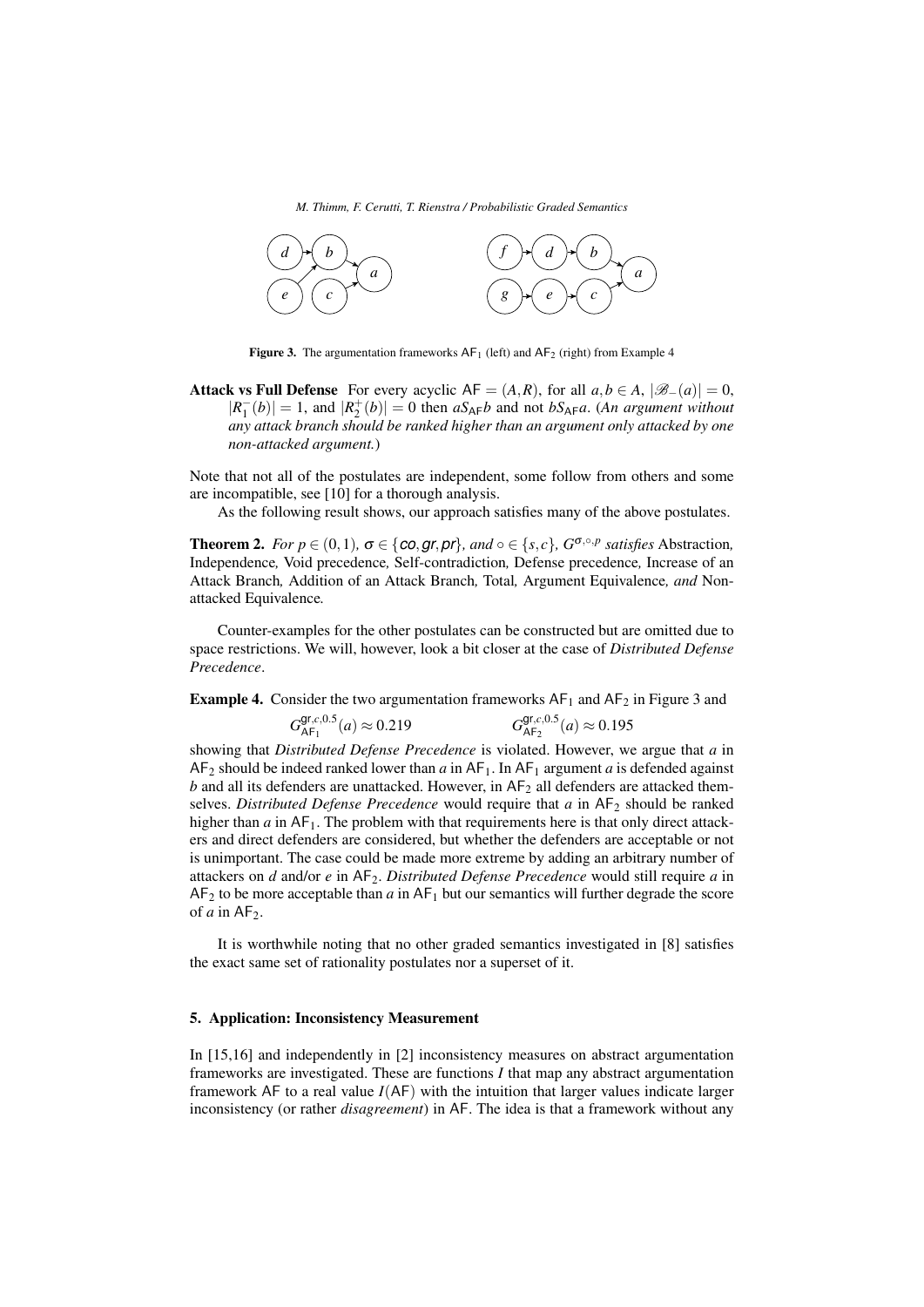attacks should be assessed consistent, as all arguments are mutually compatible. Having more attacks indicates less compatibility and thus an increased value of inconsistency/disagreement. While the number of attacks is thus already a simple implementation of this idea [16], more advanced techniques can be used to measure further subtleties.

We can use our probabilistic graded semantics to define a new measure of inconsistency/disagreement as follows.

**Definition 6.** Let  $p \in (0,1)$ ,  $\sigma \in \{\text{co}, \text{gr}, \text{pr}\}\$ , and  $\circ \in \{s, c\}$ . Define  $I^{p, \sigma, \circ}$  through  $I^{p, \sigma, \circ}(AF) = p|A| - \sum_{a \in A}$  $G^{\sigma,\circ,p}_\mathsf{AF}(a)$ 

for  $AF = (A, R)$ .

Our measure  $I^{p, \sigma, \circ}$  sums up all probabilities of each argument in the framework. The idea here is that large probabilities for arguments indicate little conflict between the arguments. In order to obtain a measure of inconsistency/disagreement we subtract this number from its maximal possible value. Indeed, the following is a direct implication from Theorem 1 item 1.

**Theorem 3.** Let  $p \in (0,1)$ ,  $\sigma \in \{ \text{co}, \text{gr}, \text{pr} \}$ , and  $\circ \in \{ s, c \}$ . For every AF =  $(A, R)$ ,  $0 \leq I^{p, \sigma, \circ}(AF) \leq p|A|.$ 

Furthermore, our definition complies with Hunter's basic constraints for such measures [16].

**Theorem 4.** *Let*  $p \in (0,1)$ ,  $\sigma \in \{\text{co},\text{gr},\text{pr}\}\$ , and  $\circ \in \{s,c\}$ . *The measure*  $I^{p,\sigma,\circ}$  *satisfies* 

**Consistency**  $I^{p, \sigma, \circ}((A, R)) = 0$  *iff*  $R = \emptyset$ *.* **Freeness**  $I^{p,\sigma,\circ}((A,R)) = I^{p,\sigma,\circ}((A \cup \{a\},R))$  for  $a \notin A$ .

The basic intuition behind the property *Consistency* is that an argumentation framework without any attacks has no conflict and should receive measure zero. The basic intuition behind the property *Freeness* is that removing an argument that is not involved in any conflict does not change the measure.

Hunter considers a series of further postulates in [15,16], two of which are satisfied by our approach as well.

**Theorem 5.** Let  $p \in (0,1)$ ,  $\sigma \in \{\text{co},\text{gr},\text{pr}\}\$ , and  $\circ \in \{s,c\}$ . The measure  $I^{p,\sigma,\circ}$  satisfies

**Isomorphic Invariance**  $I^{p, \sigma, \circ}(AF) = I^{p, \sigma, \circ}(AF')$  *if* AF *and* AF' *are isomorphic.* **Disjoint Additivity**  $I^{p,\sigma,\circ}((A \cup A', R \cup R')) = I^{p,\sigma,\circ}((A, R)) + I^{p,\sigma,\circ}((A', R'))$  if  $A \cap A' =$ 0,  $R \subseteq A \times A$ , and  $R' \subseteq A' \times A'$ .

However, our approach does not satisfy the property *monotonicity* and its generalisation *super-additivity*, which are defined as

**Monotonicity**  $I^{p,\sigma,\circ}((A,R)) \leq I^{p,\sigma,\circ}((A',R'))$  if  $A \subseteq A'$  and  $R \subseteq R'$ .  $\textbf{Super-Additivity } I^{p, \sigma, \circ}((A \cup A', R \cup R')) \geq I^{p, \sigma, \circ}((A, R)) + I^{p, \sigma, \circ}((A', R')) \text{ for } R \subseteq A \times A,$ and  $R' \subseteq A' \times A'$ .

But as abstract argumentation is a non-monotonic formalism we also argue that a measure of inconsistency/disagreement should not necessarily behave monotonic as well, see a recent discussion in [21].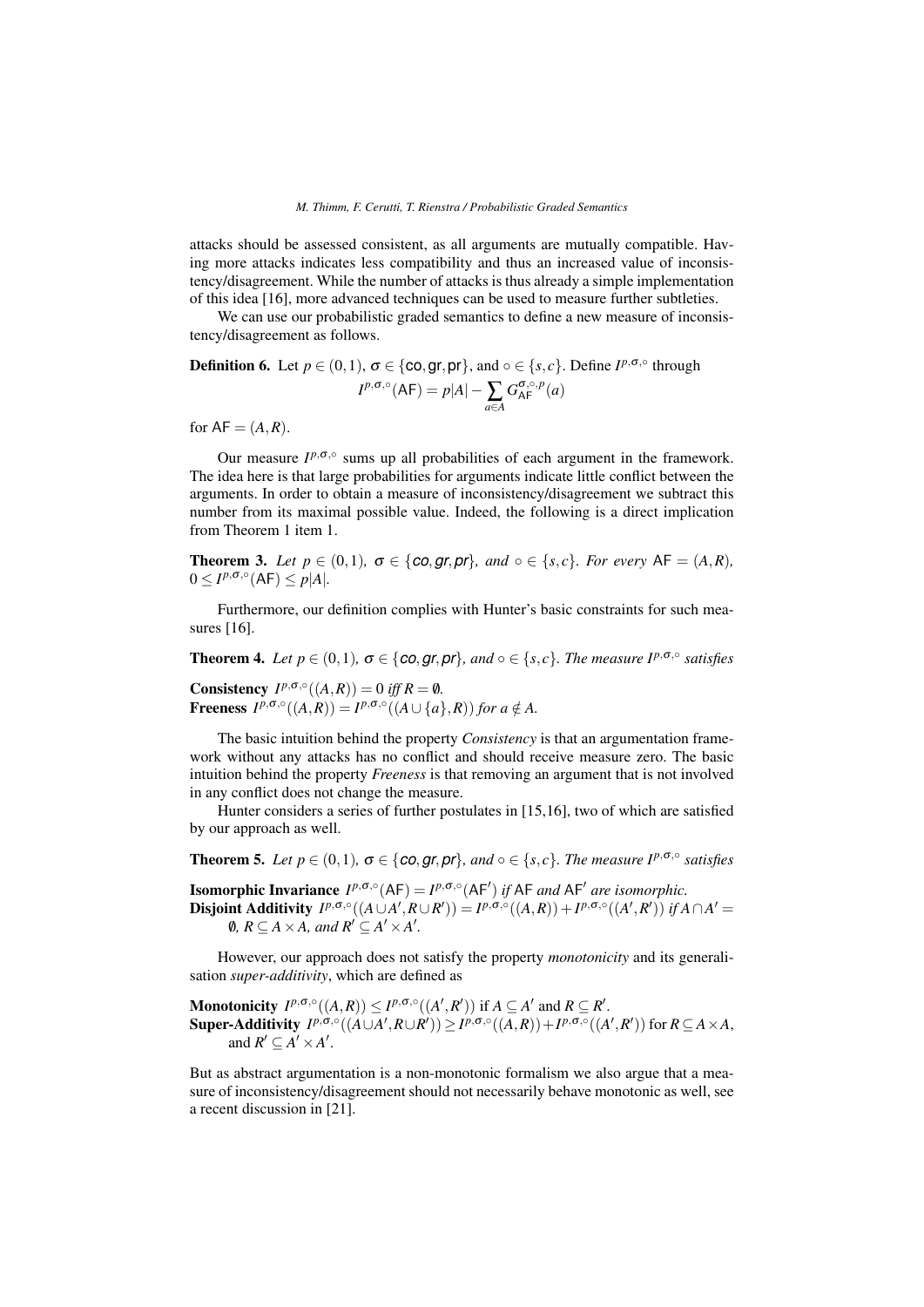

Figure 4. The argumentation frameworks  $AF_1$  (left) and  $AF_2$  (right) from Example 5

**Example 5.** Consider the two argumentation frameworks  $AF_1$  and  $AF_2$  in Figure 4 where

$$
I^{0.5,\text{gr},c}(\text{AF}_1) = 2.5 - (0.0 + 0.25 + 0.25 + 0.25 + 0.5) = 1.25
$$
  

$$
I^{0.5,\text{gr},c}(\text{AF}_2) = 2.5 - (0.0 + 0.375 + 0.375 + 0.375 + 0.5) = 0.875
$$

therefore violating *Monotonicity*. However, we argue that there is actually less disagreement in  $AF_2$  than in  $AF_1$ . The self-attack of *a* in  $AF_1$  is unresolved and shows some "issue" with the framework. However, in  $AF_2$  this issue is resolved by an outside attack and thus  $AF_2$  should be regarded as less inconsistent as  $AF_1$  (in fact, a stable extension exists for  $AF_2$  but not  $AF_1$ ).

Another property from [16] which is not satisfied by our approach is *Inversion*. For  $AF = (A, R)$  define  $Inv(AF) = (A, \{(a, b) | bRa\})$ , i.e.,  $Inv(AF)$  is obtained from AF by inverting all attacks. *Inversion* states that both frameworks should possess the same measure. However, here we can argue similarly as for the case of monotonicity and do not think that this is a reasonable demand. In fact, *Inversion* is also violated by many measures investigated in [16].

In [2], Amgoud and Ben-Naim independently make a similar study and also propose a series of rationality postulates. In fact, some of their postulates are the same as in [15,16]. In particular, *anonymity* in [2] is the same as *isomorphic invariance*, *agreement* is the same as *consistency*, *dummy* is the same as *freeness*, and *monotony* is (essentially) the same as *monotonicity*. Amgoud and Ben-Naim propose three further properties: *reinforcement*, *cycle precedence*, and *size sensitivity*. However, we leave a discussion of these properties and a deeper analysis of  $I^{p, \sigma, \circ}$  for future work.

# 6. Summary

We proposed a novel graded semantics based on the constellations approach to probabilistic argumentation. We showed that this semantics complies with many rationality postulates for graded semantics from the literature and provides an intuitive ranking based on probability theory. An implementation of the semantics is available in Tweety.<sup>2</sup> We applied the semantics to the field of inconsistency measurement in abstract argumentation frameworks and showed that the approach is compatible with this setting as well.

For future work, we plan to analyse our approach further and, in particular, characterise the exact role of the parameter  $p$  and its influences. Note that  $p$  has no influence on the compliance with the rationality postulates. This suggests that further general properties are needed to describe the role of this parameter.

<sup>2</sup>http://mthimm.de/r/?r=tweety-pgs